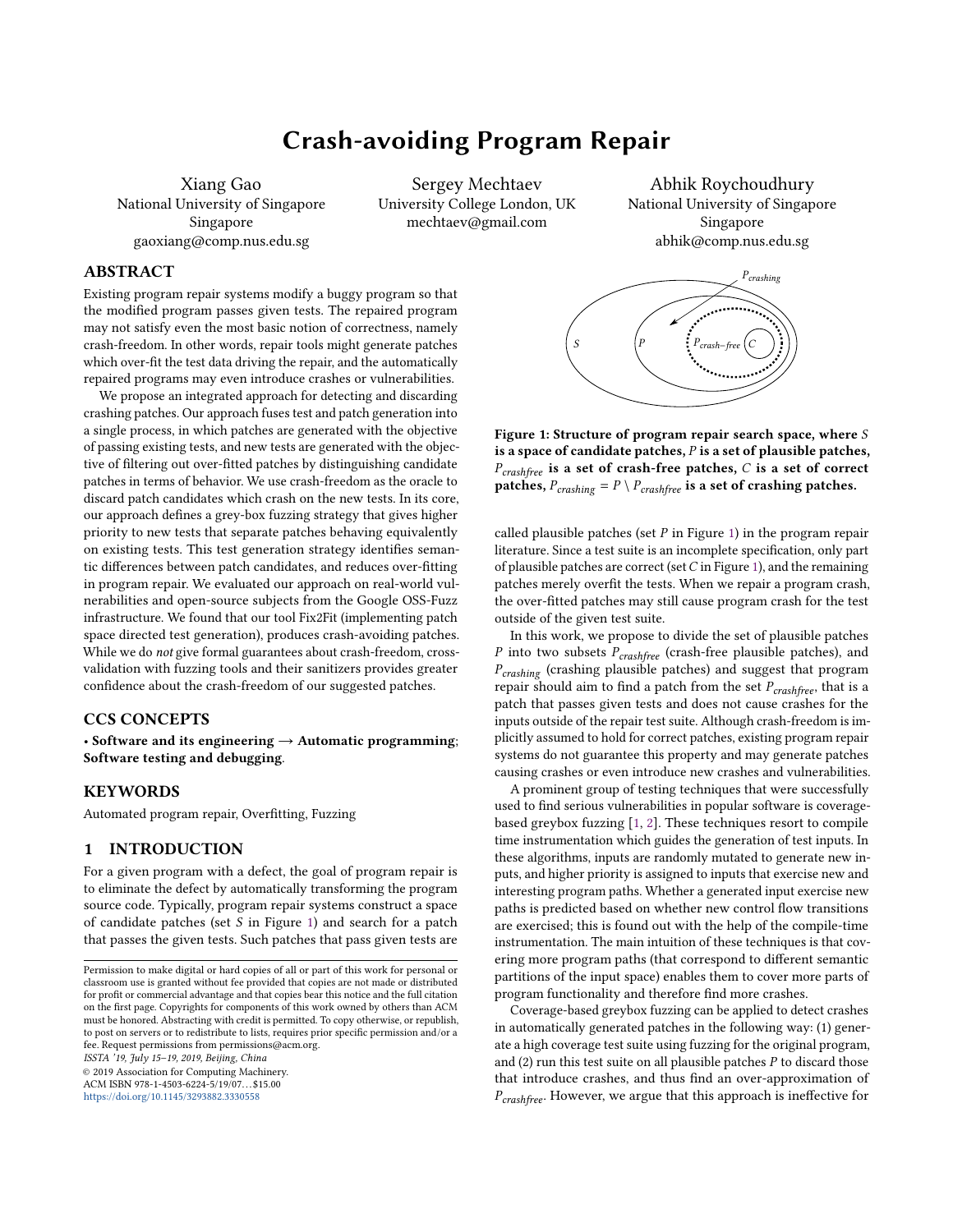the following two reasons. First, each candidate patch alters the semantics of the original program and therefore might induce different semantic partitions of the input space, so tests generated for the original program might not adequately cover the functionality of the patched program. Second, to divide the set of plausible patches P into subsets  $P_{crashfree}$  and  $P_{crashing}$  (dotted line in Figure [1\)](#page-0-0), the generated tests should also differentiate patches in the search space.

To take the above considerations into account, we suggest that test generation for program repair should not be based merely on the coverage of the original program, but also on the coverage of the divergences introduced by the patches in the search space. Thus, a test suite produced by our method is not just aimed to cover functionality of the original program, but also (1) functionality that is altered by the candidate patches, and (2) functionality that differs across candidate patches. Since such a test suite is more likely to find divergences among plausible patches P, consequently it is more likely to differentiate between  $P_{crashfree}$  and  $P_{crashing}$ .

As a practical realization of this concept, we propose a new algorithm that fuses patch and test generation into a single process. In this process, patches are generated with the objective of passing existing tests, and new tests are generated with the objective of differentiating patches. However, since there could be many plausible patches, it is inefficient to separately generate tests to distinguish each pair of these patches. Instead, we propose to group patches into test-equivalence classes, sets of patches that demonstrate equivalent behaviour on existing tests. These are called as patch partitions. When generating tests, we assign higher priority to those tests that refine patch partitions into finer-grained partitions, since such tests cover previously uncovered semantic differences between candidate patches. This allows us to efficiently cover divergences between candidate patches without explicitly considering all pairs of patches.

Contributions. Program repair techniques suffer from over-fitting, and cannot distinguish correct patches from plausible incorrect patches. Our work is a step towards rectifying this problem. First and foremost, we propose to tightly integrate testing and program repair to effectively discard crashing patches. Secondly, we devise fuzz testing strategies to guide test generation towards differentiating patches in the search space. Our fuzz testing tool Fix2Fit actively exploits the search space of patches maintained as patch partitions computed via test equivalence relations. Tests are generated with the goal of refining the patch partitions. Last but not the least, we construct a set of subject programs from OSS-Fuzz (a popular open-source repository from Google) capturing a wide variety of software vulnerabilities. We evaluate our patch-aware fuzz testing strategies as embodied by our tool Fix2Fit on the constructed benchmark, and show significant (up to 60% reduction) in the space of candidate patches. If the oracles of a few (5-10) newly generated tests are available, this reduction increases to 93% on our OSS-Fuzz subjects. Fix2Fit is available open-source from [https://www.github.com/gaoxiang9430/fix2fit.](https://www.github.com/gaoxiang9430/fix2fit)

#### 2 RELATED WORK

Test-based Automated Program Repair. Test-based automated program repair treats the provided test suite as specification of intended behavior and generates patches that make program pass all the given tests. Typically, patch generation methods include: (1)search-based approaches search the correct patch from a huge patch space using meta-heuristic [\[3,](#page-10-2) [4\]](#page-10-3), random search [\[5\]](#page-10-4) or testequivalence analysis [\[6\]](#page-10-5) (2)constraint solving based approaches extract constraints from test executions, and synthesize patches by solving the constraints  $[7-10]$  $[7-10]$ , and (3) potentially *learning-based* approaches use a model to select patches that are more likely to fix the defect based on existing patches [\[4,](#page-10-3) [11\]](#page-10-8) or program context [\[12\]](#page-10-9). While these approaches are able to generate high-quality patches according to the provided tests, the weakness of test suites remains a challenging problem in test-based program repair. Due to the incompleteness of test suites, the generated patches may overfit the available tests and can break untested functionality [\[13\]](#page-10-10). To alleviate the over-fitting problem, existing approaches filter out overfitted patches by defining anti-pattern [\[14\]](#page-10-11) or generating smallest program repairs [\[9\]](#page-10-12). Our work on Fix2Fit is orthogonal to those techniques and can be combined with them in the future.

Test Generation for Program Repair. Automatically generating more tests for automated program repair is a useful strategy to alleviate the overfitting problem. Existing approaches generate additional test cases using symbolic execution, grey box fuzzing [\[15\]](#page-10-13) (like AFL) or evolutionary algorithm [\[16\]](#page-10-14) (like EvoSuite [\[17\]](#page-10-15)). All those approaches are designed to generate tests with the goal of covering the patched methods or statements, but they do not take the patch semantics into consideration. DiffTGen [\[18\]](#page-10-16), the work most relevant to us, generates test inputs that exercise syntactic differences, monitors execution results and then selects tests that uncover differences between the original faulty program and the patched program. Compared with DiffTGen where the patch is validated one by one, Fix2Fit is more efficient since it examines the patches in the same patch partition together. Besides, different from all existing approaches, Fix2Fit utilizes semantic difference between patches as a search heuristic and guides the test case generation process, so that we can efficiently find more behavioral differences across patches. Inferring the expected behaviors (oracles) for newly generated test inputs is another challenging problem. Existing approaches infer oracles of tests based on test similarity [\[19\]](#page-10-17), developers' feedback [\[18,](#page-10-16) [20\]](#page-10-18) or some obvious oracles (like memory safety [\[15\]](#page-10-13)). In contrast, Fix2Fit utilizes security oracles from sanitizers to avoid introducing crashes or vulnerabilities.

Goal-directed Test Generation Goal-directed test generation can be used to generate test inputs to maximize code coverage [\[1,](#page-10-0) [2\]](#page-10-1), cover the changes in a patch [\[21\]](#page-10-19) or find behavioral asymmetries between programs (differential testing) [\[22\]](#page-10-20). Symbolic execution employs constraint collection and constraint solving to systematically and effectively explore the state space of feasible execution paths [\[23\]](#page-10-21), and can be used for directed testing [\[24](#page-10-22)[–27\]](#page-10-23). In contrast to symbolic execution, grey box fuzzing does not involve heavy machinery of symbolic execution and constraint solving. Greybox fuzzing directs the search to achieve a certain goal by adjusting the mutation strategy according to the information collected at run-time with the help of compile-time instrumentation. Greybox fuzzing has been demonstrated to be useful for increasing code coverage [\[1,](#page-10-0) [28\]](#page-10-24), reaching target location [\[21\]](#page-10-19), and finding behavioral asymmetries between programs [\[22\]](#page-10-20). Different from those fuzzing techniques, Fix2Fit is designed with the objective of finding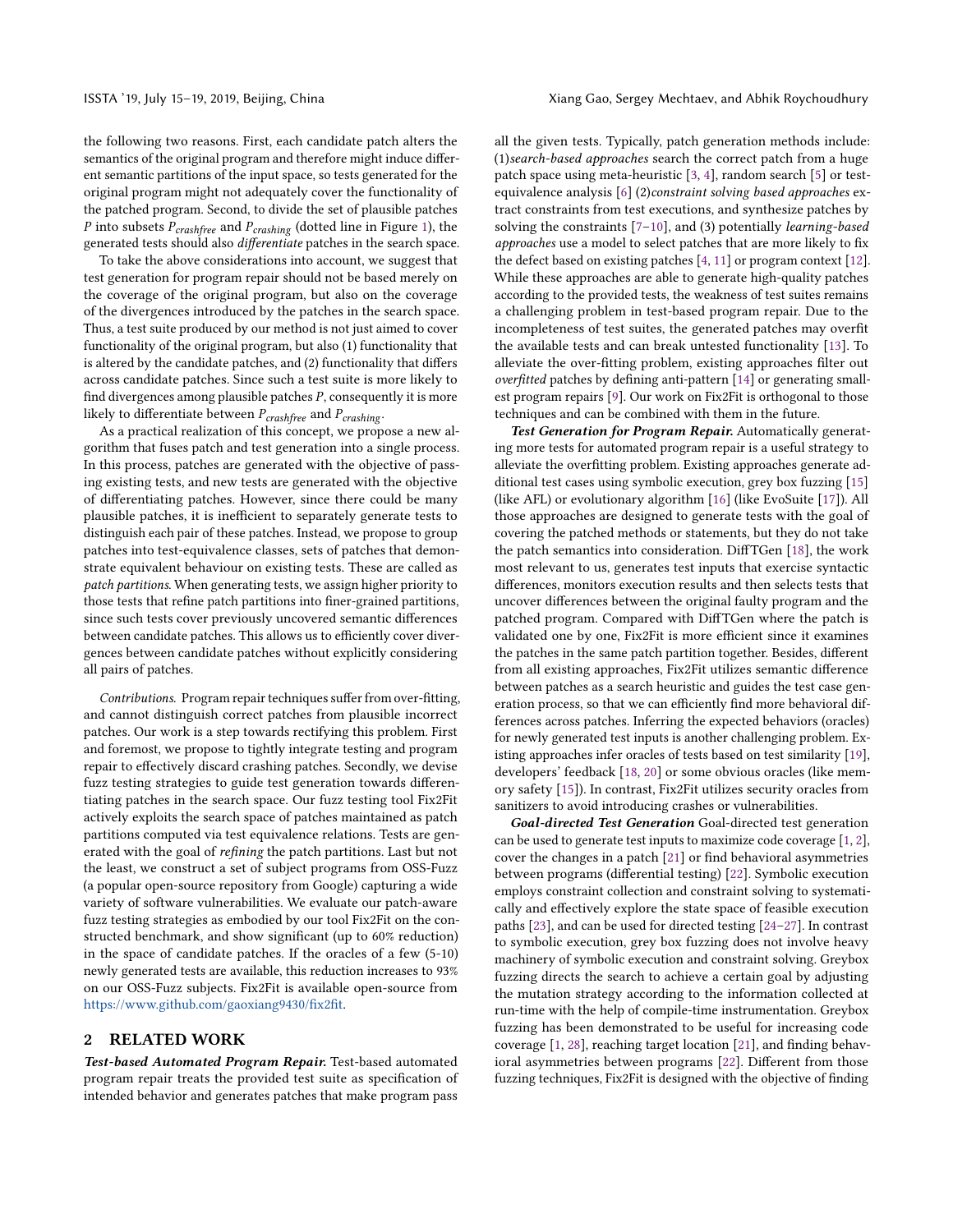```
1 | int decode_dds1(ByteContext *gb, uint8_t *frame,
              int width, int height) {
2 . . .
\begin{array}{c|c} 3 & \text{segments} = \text{bytes} - 2 \text{ get} \text{ else} \\ 4 & \text{while} (\text{segments} - -) \end{array}4 while (segments --) {<br>5 if (bitbuf & mask
\begin{array}{c|c} 5 & \text{if (birthuf & \& mask)} \\ 6 & \dots \end{array}6 \quad . . .7 }
8 else if (bitbuf & (mask << 1)) {<br>y = bytestream2 get \lceil \frac{16}{9} \rceil \times 2\label{eq:vel} \begin{array}{ll} v & = & \texttt{bytestream2\_get\_le16}\ (g\texttt{b}) * 2\,; \end{array}10 if (frame – frame_end < v)
11 return AVERROR_INVALIDDATA ;
12 frame += v;13 } else {
14 int remaining_space = frame_end-frame;
15 if ( r em ai ni n g_ s p a c e < width+3 )
16 //"width+3" → "width+4" (correct patch)
17 return AVERROR_INVALIDDATA ;
18 frame [0] = frame [1] = frame [\text{width}] =
19 \left\{\n \begin{array}{r}\n \text{frame} \left[\n \text{width} + 1\right] = \text{bytes} \text{t} - \text{get\_byte(gb)}\n \end{array}\n \right.20 frame += 2;
21 \vert frame [0] = frame [1] = frame [\text{width}] =
22 //buffer overflow location<br>23 frame[width+1] = bytest
               frame [ width +1] = bytes tree am 2.get_b y te (gb);24 \vert frame += 2;2526 \begin{array}{c} 26 \\ -1 \end{array}
```
Listing 1: Buffer overflow vulnerability in FFmpeg

semantic discrepancies between patches, and we take the semantic of patches into consideration.

#### 3 OVERVIEW

In this section, we give a high-level overview of our approach to generate crash-free patches by presenting an example from FFmpeg. FFmpeg is a collection of libraries and programs for handling video, audio and other multimedia files, streams. A buffer over-flow vulnerability is reported by OSS-Fuzz<sup>[1](#page-2-0)</sup> in May, 2017. This vulnerability is caused by incorrect bounds checking when FFmpeg decodes DirectDraw Surface (DDS) files<sup>[2](#page-2-1)</sup>. Listing [1](#page-2-2) shows the key code snippet as well as its patch. The decode method in Listing [1](#page-2-2) takes four parameters, where gb stores the origin data of the input image, width and height are initialized based on the information from input image header, and *frame* is a buffer to store decoded data. If remaining space is equal to width+3 (line 15), an invalid buffer access will occur in line 23, since it will overwrite the memory locations after *frame\_end*. The correct patch<sup>[3](#page-2-3)</sup> for this vulnerability is to modify the condition in line 15 from width+3 to width+4.

Automated program repair (APR) takes a buggy program and a set of test cases (including failing tests which will cause program crash) as inputs. Since the tests do not cover all program functionalities, APR tools may generate many over-fitted patches which make program pass all the test suite but do not actually fix the bug. Given the failing test case and a set of supported transformations, 1807 plausible patches are generated to fix the buffer overflow vulnerability. Column *plausible patch* in Table [1](#page-2-4) shows part of patches that can make the program pass the failing test. Out of them, the fourth and sixth patches are semantically equivalent to the developers' patch. However, other patches over-fit the existing test set. Those

<span id="page-2-3"></span><sup>3</sup>https://github.com/FFmpeg/FFmpeg/commit/f52fbf

<span id="page-2-4"></span>Table 1: Plausible patches and their behaviors on new test

ċ

| Id             | plausible patch                                                                                                                                                                                            | $T_1$              | T <sub>2</sub>                                     | $T_3$                                              | T <sub>4</sub>     |
|----------------|------------------------------------------------------------------------------------------------------------------------------------------------------------------------------------------------------------|--------------------|----------------------------------------------------|----------------------------------------------------|--------------------|
| 1              | remaining_space>width+1                                                                                                                                                                                    | $(T)$ $\checkmark$ | $(F)$ X                                            |                                                    |                    |
| 2              | remaining_space>width+2                                                                                                                                                                                    | $(F)$ X            |                                                    |                                                    |                    |
| 3              | remaining space! $=$ width+3                                                                                                                                                                               | $(T)$ $\checkmark$ | $(T)$ $\checkmark$                                 | $(T)$ $\checkmark$                                 | $(T)$ $\checkmark$ |
| $\overline{4}$ | remaining_space<=width+3                                                                                                                                                                                   | $(T)$ $\checkmark$ |                                                    | $(T) \checkmark$ (F) $\checkmark$                  | $(F)$ $\checkmark$ |
| $\overline{5}$ | remaining_space>=width+3                                                                                                                                                                                   | $(F)$ X            |                                                    |                                                    |                    |
| 6              | remaining_space <width+4< td=""><td></td><td><math>(T) \checkmark</math> <math>(T) \checkmark</math> <math>(F) \checkmark</math></td><td></td><td><math>(F)</math> <math>\checkmark</math></td></width+4<> |                    | $(T) \checkmark$ $(T) \checkmark$ $(F) \checkmark$ |                                                    | $(F)$ $\checkmark$ |
| 7              | remaining_space <width+5< td=""><td></td><td></td><td><math>(T) \checkmark</math> (T) <math>\checkmark</math> (T) <math>\checkmark</math></td><td><math>(F)</math> <math>\checkmark</math></td></width+5<> |                    |                                                    | $(T) \checkmark$ (T) $\checkmark$ (T) $\checkmark$ | $(F)$ $\checkmark$ |
| 8              | remaining_space <width+6< td=""><td></td><td></td><td><math>(T) \checkmark</math> (T) <math>\checkmark</math> (T) <math>\checkmark</math></td><td><math>(F)</math> <math>\checkmark</math></td></width+6<> |                    |                                                    | $(T) \checkmark$ (T) $\checkmark$ (T) $\checkmark$ | $(F)$ $\checkmark$ |
|                | $T_1$ : remaining space=width+2 $T_2$ : remaining space=width                                                                                                                                              |                    |                                                    |                                                    |                    |

 $T_3$ : remaining\_space=width+4  $T_4$ : remaining\_space=width+6

patches fix the crash triggered by existing test set, but they do not completely fix this vulnerability and even introduce new vulnerabilities (e.g. the patched program using first patch crashes when *remaining* space is equal to width+2). The fundamental reason is that the search space of candidate patches is under-constrained.

To tighten the search space and rule out crashing patches, one solution is to automatically generate more test cases. This leads to the following research question: how to generate test cases that can filter out a large fraction of over-fitted patches?

Existing fuzzing techniques are not suitable for efficiently generating tests to constrain the patch space. Most fuzzing tools (e.g. AFL [\[1\]](#page-10-0)) favour the mutation of input with the goal of finding unexplored statements, or enhancing code coverage. Different from program testing, the role that fuzzing plays in repair is to generate test cases to find discrepancies between patches and filter out overfitted patches instead of improving code coverage. In this example, we expect tests that can drive the execution to the patch location with different program states (values of remaining\_space, width).

To efficiently generate test inputs that can filter out overfitted patches and differentiate patches, we propose a strategy to integrate test generation and program repair. Our main intuition is, if one test is able to find the discrepancies between patches, its neighbors are also likely to find discrepancies. Table [1](#page-2-4) shows the patch behaviors over four tests. The patch behavior is shown by its effectiveness in repairing vulnerability and expression value, where  $\checkmark$  and  $\checkmark$ represent whether buffer overflow vulnerability is triggered or not by each test, T and F represent the value of patch expression (true or false). Suppose these four tests are generated in order, with values of remaining\_space equals to width+2, width, width+4, and width+6 respectively. For instance, the expression value of patch 2 (remaining\_space > width + 2) is false (F) under test  $T_1$ , and program fixed by this patch still crashes  $(X)$  under  $T_1$ , so that patch 2 is filtered out and will not be considered in the following iterations. Test input  $T_1$  is able to find the discrepancies between patches, and rule out two over-fitted patches. Correspondingly,  $T_2$  and  $T_3$ , which are two neighbors of  $T_1$  (a single increment or decrement mutation over width or  $v$  on line 9), can also find discrepancies.

To guide the test generation process, Fix2Fit adopts an evolutionary algorithm similar to the popular AFL fuzzer [\[1\]](#page-10-0). AFL undergoes compile-time instrumentation to capture control flow edges, and at run-time during test generation it uses the instrumentation to predict whether a newly generated test exposes new control flows.

<span id="page-2-0"></span> $^1$ https://bugs.chromium.org/p/oss-fuzz/issues/detail?id=1345

<span id="page-2-1"></span><sup>2</sup>DDS is an image file format for storing texture and environments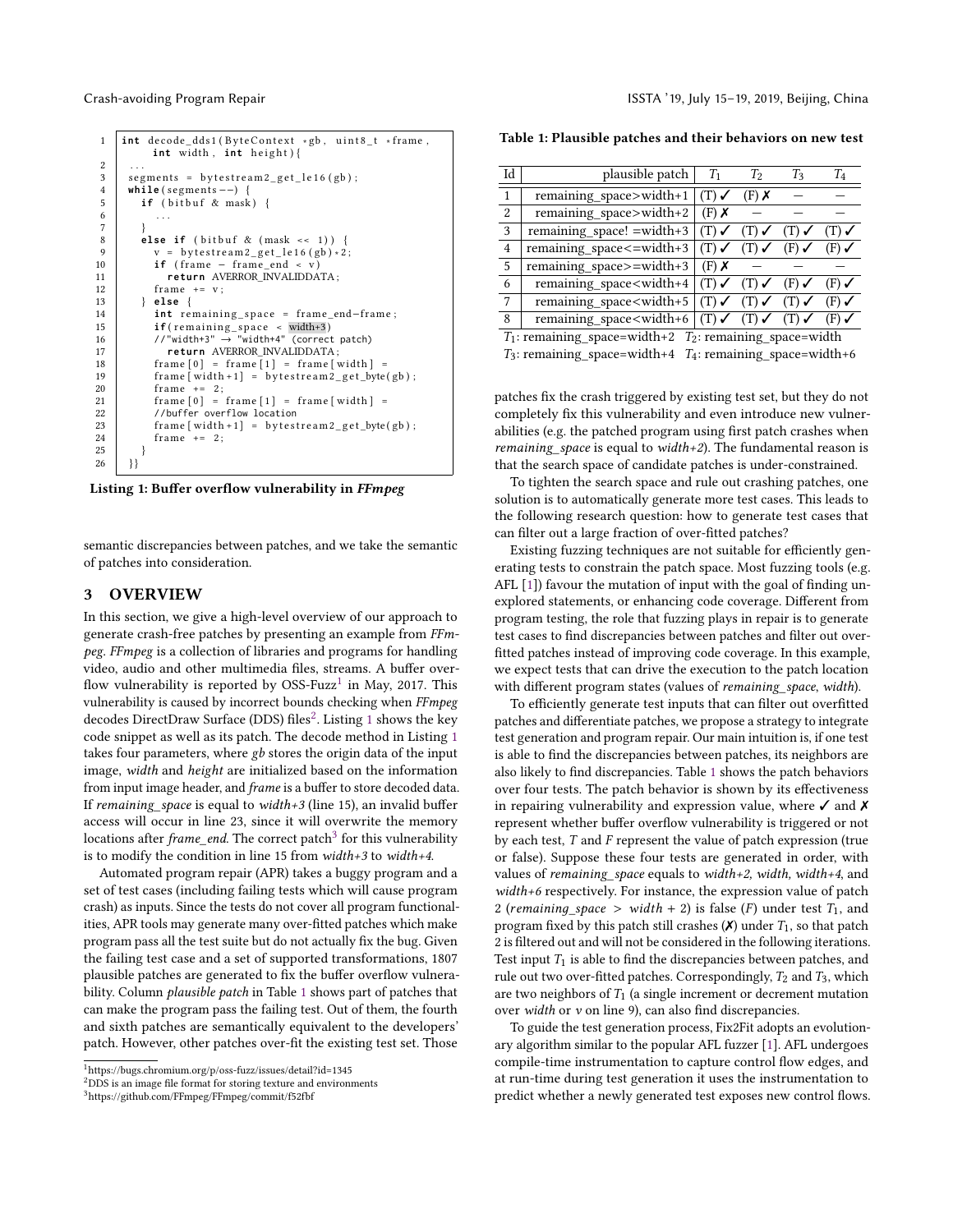Tests which expose new control flows are favored and they are retained for further examination by mutating them further. In addition to code coverage based heuristic used in AFL, we propose a new heuristic: we favor tests with greater ability to distinguish plausible patches. In this example, AFL will not retain  $T_1$ , since it does not improve code coverage. However, our proposed patchaware fuzzing will retain  $T_1$  for further mutation, so we have a chance of finding tests like  $T_2$  or  $T_3$  via mutation. In addition, the chance of generating tests to find discrepancies across patches, can be further increased by assigning higher "energy" to  $T_1$  (meaning more mutations of  $T_1$  will be constructed by the fuzzer).

Out of eight patches given in Table [1,](#page-2-4) three plausible patches (1, 2, 5) can be ruled out, since the program constructed by those patches still crashes over some tests. For the remaining five plausible patches, the patched program does not crash, but the semantic behaviors of them are different (two of them are correct). The remaining incorrect patches cannot be ruled out due to the lack of oracles of the generated tests. If the oracle of certain tests such as  $T_3$ is provided (could come from more fine-grained program analysis or from developers), all the incorrect patches can be ruled out.

### 4 BACKGROUND

We denote a program as  $p$  and a program obtained from  $p$  by substituting an expression e with e' as  $p[e \mapsto e']$ . The substitution  $(e \mapsto e')$ of expressions is called *patch* of  $p$ , and sets of *patches* are denoted as  $P, P_1, \ldots, P_n$ . The letters  $t, t_1, \ldots, t_n$  represent program inputs (tests), and  $T, T_1, ..., T_n$  represent sets of program inputs (test suites).

#### 4.1 Program Repair

Automated program repair techniques take in a buggy program, and a set of passing and failing tests, and aim to generate a patched program that passes all the given tests. We consider the search spaces of candidate patches that consist of only modifications of program expressions. The search space in our approach is defined by the following transformation schemas:

• Change an existing assignment:

$$
x \coloneqq e; \quad \mapsto \quad x \coloneqq e';
$$

• Change an existing if-condition:

\n- if (e) 
$$
\{...\}
$$
  $\mapsto$  if (e')  $\{...\}$
\n- Add an if-guard to an existing statement S:
\n

$$
S: \rightarrow
$$
 if (e) S;

where e and e' are arbitrary expressions of bounded size. Patches that pass all the given tests are called plausible patches. Since a test suite is an incomplete specification, plausible patches may not be correct, but merely overfit the given tests. Besides, the plausible patches may even introduce new bugs and break the under-tested program functionality. The most basic approach to patch generation is the generate-and-validate algorithm [\[29\]](#page-10-25) that enumerates and tests individual patches. This algorithm, however, scales only to small search spaces because of the cost of test execution. Testequivalence analysis [\[6,](#page-10-5) [30,](#page-10-26) [31\]](#page-10-27) can optimize this process.

Definition 4.1 (Test-equivalence). Let  $p$  and  $p'$  be programs, t be a test. We say that p is test-equivalent to p' w.r.t. t if both p and p' produce same output by executing t.

In some cases, test-equivalence of two programs can be detected without executing each of them individually, but instead performing dynamic analysis while executing only one of them, which helps to reduce the number of test executions required for evaluation. In this work, we consider one such analysis referred to as value-based test-equivalence [\[6\]](#page-10-5). The search space of patches is represented as a collection of patch partitions. The patch partitions are constructed by using a value-based test-equivalence relation.

Definition 4.2 (Value-based test-equivalence). Let e and e' be expressions, p and p' be programs such that  $p' = p[e \mapsto e']$ , t be a test. We say that  $\hat{p}$  is value-based test-equivalent to  $p'$  w.r.t. t if e is evaluated into the same sequence of values during the execution of p with t, as  $e'$  during the execution of  $p'$  with t.

#### 4.2 Greybox Fuzzing

We briefly describe how Greybox Fuzzing (e.g. AFL [\[1\]](#page-10-0)) works in Algorithm [1.](#page-3-0) Given a set of initial seed inputs  $T$ , the fuzzer chooses  $t$  from  $T$  (line 2) in a continuous loop. For each selected  $t$ , the fuzzer determines the number of tests to be generated by mutating  $t$ , which is called the energy of  $t$ , and its assignment is dictated by a power schedule. The fuzzer generates new inputs by mutating  $t$  according to defined mutation operators and the power schedule. New input t' will be added to the circular seed queue (line 7) for further mutation if it is a "interesting" input, meaning it potentially exposes new control flows as deemed from the compile-time instrumentation.

<span id="page-3-0"></span>

|                | <b>ALGORITHM 1:</b> Greybox Fuzzing         |
|----------------|---------------------------------------------|
|                | <b>Input:</b> seed inputs $T$               |
|                | while timeout is not reached do             |
| $\overline{2}$ | $t := \text{chooseNext}(T)$ ;               |
| 3              | $energy := assignEnergy(t);$                |
| $\overline{4}$ | for <i>i</i> from 1 to energy $d\mathbf{o}$ |
| 5              | $t' := \text{mutate}(t)$ :                  |
| 6              | if is Interesting $(t')$ then               |
|                | $T := T \cup t'$ ;                          |
|                | end                                         |
|                |                                             |

AFLGo [\[21\]](#page-10-19), an extension of the popular grey-box fuzzer AFL, directs the search to given target locations. In AFLGo, an estimation of the distance of any basic block to the target(s) is instrumented at compile time, and these estimates are used during test generation to direct the search to the targets. Specifically, tests with lower estimated distance to the target are preferred by assigning more energy to these tests, and this energy difference increases as temperature decreases. The temperature is controlled by a cooling schedule [\[32\]](#page-10-28), which dictates how the temperature decreases over time. Based on cooling schedule, the current temperature  $T_{exp}$  is defined as:

<span id="page-3-1"></span>
$$
T_{exp} = 20^{-\frac{c \text{time}}{\text{time} x}} \tag{1}
$$

where  $time_x$  is user-defined time to enter "exploitation" (preferring tests deemed closer to the target) from exploration, ctime is current execution time. Given the current temperature  $T_{exp}$ , normalized distance  $d(t, T_b)$  between test t and target location  $T_b$ , AFLGo introduces an annealing-based power schedule (APS):

$$
aps(t) = (1 - d(t, T_b)) * (1 - T_{exp}) + 0.5T_{exp}
$$
 (2)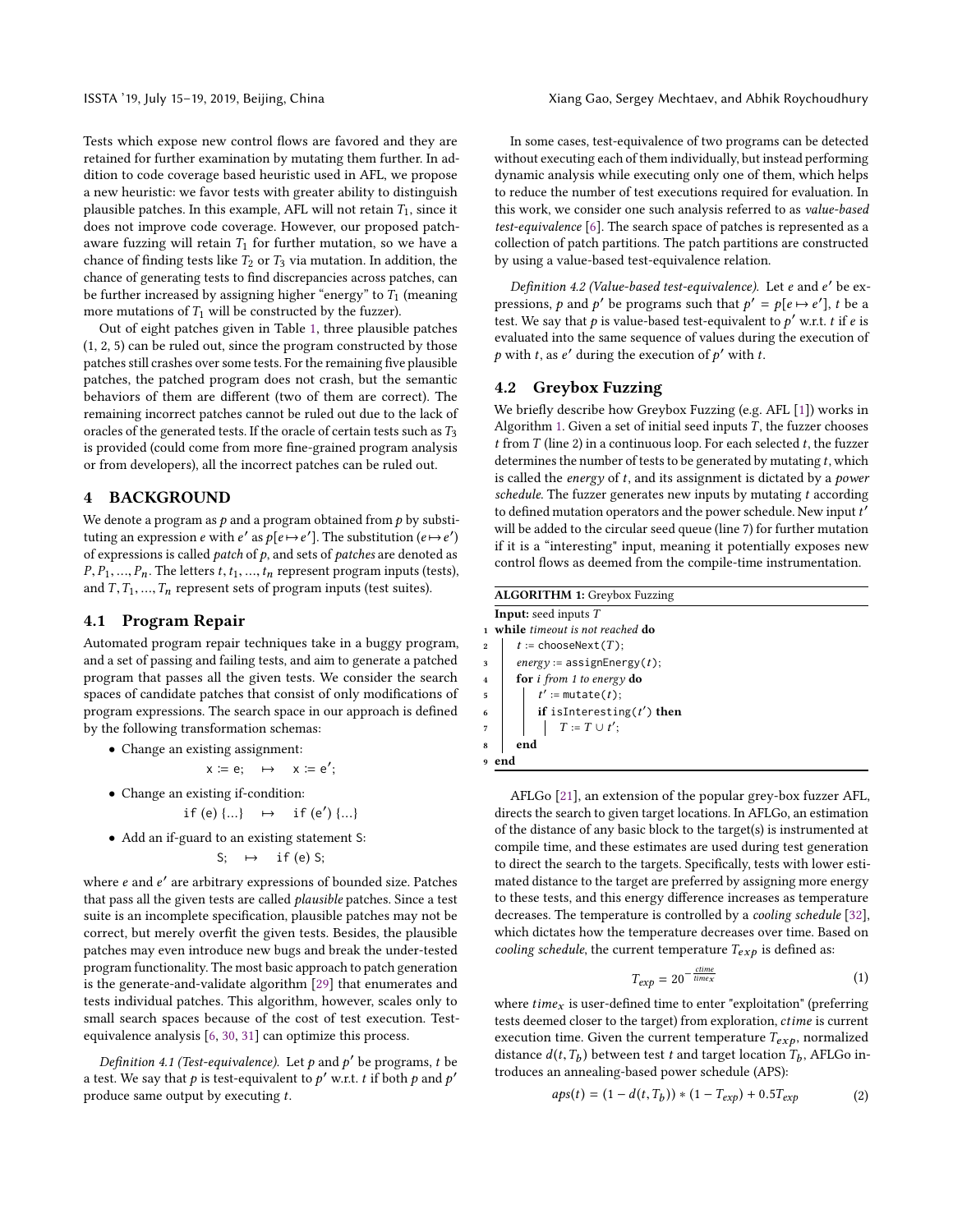<span id="page-4-0"></span>

Figure 2: Structure of integrated testing and repair loop

and determines the energy assigned to  $t$  by multiplying the energy assigned by AFL with a power factor calculated using APS:

$$
energy_{a\text{flgo}}(t) = energy_{a\text{fl}}(t) * 2^{10*aps(t)-5}
$$
 (3)

#### 5 METHODOLOGY

Fix2Fit is designed to generate new test cases to efficiently rule out over-fitted plausible patches and generate crash-free patches. Our goal is to strengthen the filtering of patches by adding additional test cases. Specifically, Fix2Fit observes the semantic differences across plausible patches, and then guides the test generation process. Fix2Fit utilizes the notion of separability: the ability to find semantic discrepancies between plausible patches. To represent the semantic discrepancies, we group all patches showing same semantic behavior under all available test cases into an equivalence class, which is called a patch partition. More formally,

<span id="page-4-2"></span>Definition 5.1 (Patch Partition). Let T be a set of available test cases and  $P$  be a set of plausible patches of program  $p$ . The patched program by patch  $p_i \in P$  is denoted as  $p[e \mapsto e_i]$ .  $\forall p_i, p_j \in P$ ,  $p_i$  and  $p_i$ , belong to some equivalent patch partition if and only if  $\forall t \in T$ .  $p_j$  belong to same equivalent patch partition if and only if  $\forall t \in T$ .  $p[e \mapsto e_i]$  is value-based test-equivalence to  $p[e \mapsto e_i]$  w.r.t t.

The ability of a test to find semantic discrepancies is formalized as its effectiveness in refining patch partitions. For any two patches  $p_i, p_j$  from the same equivalence partition  $EP$ , if  $p[e \mapsto e_i]$ <br>is not value-based test-equivalence to p[e  $\mapsto e_i$ ] w r t new test t we is not value-based test-equivalence to  $p[e \mapsto e_j]$  w.r.t new test t, we say test  $t$  refines partition  $EP$ . Different from existing fuzz testing techniques that maximize the code coverage (AFL), or minimize distance to the target location (AFLGo), Fix2Fit is designed to maximize semantic discrepancies across patches (thereby refining patch partitions). To find more semantic discrepancies between plausible patches, we essentially generate test cases that can make the execution reach the patch location with divergent program states.

#### 5.1 Integration of Test Generation and Repair

Figure [2](#page-4-0) presents a visual summary of our integrated testing and repair loop. In directed grey-box fuzzers such as AFLGo [\[21\]](#page-10-19), the generation of new tests are guided by distance to the target gathered at run-time with the help of compile-time instrumentation. In our fuzzer, the fuzzing is guided not only by distance feedback but also by separability, the ability of a test to distinguish patches. In this way, we prioritize tests which can distinguish existing patches and as a result rule out more over-fitted patches.

Algorithm [2](#page-4-1) shows the key steps of Fix2Fit. The main procedure is built on top of an automated patching technique, and directed greybox fuzzing technique. Given a buggy program  $p$ , a test-suite  $T$ , and at least one test case in  $T$  that can trigger a bug, this algorithm

<span id="page-4-1"></span>

|    | <b>ALGORITHM 2: Patch-aware Greybox Fuzzing</b>                                         |
|----|-----------------------------------------------------------------------------------------|
|    | <b>Input:</b> test suite $T_{in}$ , program $p$                                         |
|    | 1 $Par := genPlausiblePatches (p, T);$<br>// generate set of patch partitions           |
|    | // extract set of patch locations<br>2 <i>pLocs</i> := extractPatchLocs ( <i>Par</i> ); |
|    | 3 $p' :=$ instrument (p, pLocs);<br>// instrument fuzzing targets                       |
|    | 4 $T_{new} := \{\};$                                                                    |
|    | 5 $T := T_{in}$ ;                                                                       |
|    | 6 while true do                                                                         |
| 7  | $t$ := chooseNext(T);                                                                   |
| 8  | for <i>i</i> from 1 to t.energy $d\sigma$                                               |
| 9  | $t' :=$ mutate(t); $T_{new} := T_{new} \cup \{t'\};$                                    |
| 10 | (isReached, distance, coverage) := $exec(p', t')$ ;                                     |
| 11 | if isReached then                                                                       |
| 12 | $Par := \text{refine_and_file}(\text{Par}, t');$                                        |
|    | // Break patch partitions & remove over-fitted partitions                               |
| 13 | $sep := separability(t', T_{new})$ // Equation 4                                        |
| 14 | end                                                                                     |
| 15 | <i>t'.energy</i> := powerSchedule(sep, distance, coverage); // Sec 5.3                  |
| 16 | if isInteresting(coverage, sep) then                                                    |
|    | $11$ Sec 5.4                                                                            |
| 17 | $T := T \cup \{t'\};$                                                                   |
| 18 | end                                                                                     |
| 19 | end                                                                                     |
| 20 | <b>if</b> timeout $\vert \vert$ size Of ( <i>Par</i> ) == 0 <b>then</b>                 |
| 21 | break;                                                                                  |
|    | 22 end                                                                                  |
|    | 23 <b>Output</b> : remaining patch partitions <i>Par</i>                                |

will return a set of plausible patch partitions for fixing the bug. Fix2Fit generates the initial set of plausible patches by inheriting the traditional Generate and Validate approach, where a set of patch candidates are generated and evaluated using a provided set of test cases (line 1). Incorrect patches are filtered out in the evaluation process, and a set of plausible patches are returned back. Besides plausible patches, it groups patches with same semantic behavior into a set of patch partitions (as per the value-based test equivalence Definition [5.1\)](#page-4-2). The plausible patches may be over-fitting, and the patch partitions can be broken by generating more tests.

To filter out over-fitted patches by generating new tests, the newly generated tests must at least reach the patch location. We instrument program  $p$  with the patch location as target (Line 3) to produce an instrumented program  $p'$ . At runtime, the instrumentation is used to calculate code coverage and the distance to the patch location (line 10), and also the separability for each newly -<br>generated test. The *separability* of a test t' captures its ability to find semantic discrepancies between plausible patches.

For each newly generated input t', Fix2Fit first evaluates whether t ′ drives the execution to the patch locations (isReached). If test t' reaches any target(Lines 11-13), procedure refine\_and\_filter is invoked, which refines the patch partitions and also filters out patch partitions as follows. (1) First, refine\_and\_filter refines the current patch partitions  $Par$  using test  $t'$ . The refinement process may break the existing patch partition into several sub-partitions since the underlying value-based test-equivalence relation now also considers the newly generated test  $t'$ . (2) After the patch partitions are refined using t', the procedure refine\_and\_filter checks which of the patch partitions can be shown to be over-fitting (patches which crash on test  $t'$ ) and filters out those patch partitions.

Separability of a generated test  $t'$  (the patch-awareness in our fuzzing method) is exploited along two dimensions: (1) it is used in power schedule to determine the energy assigned to new test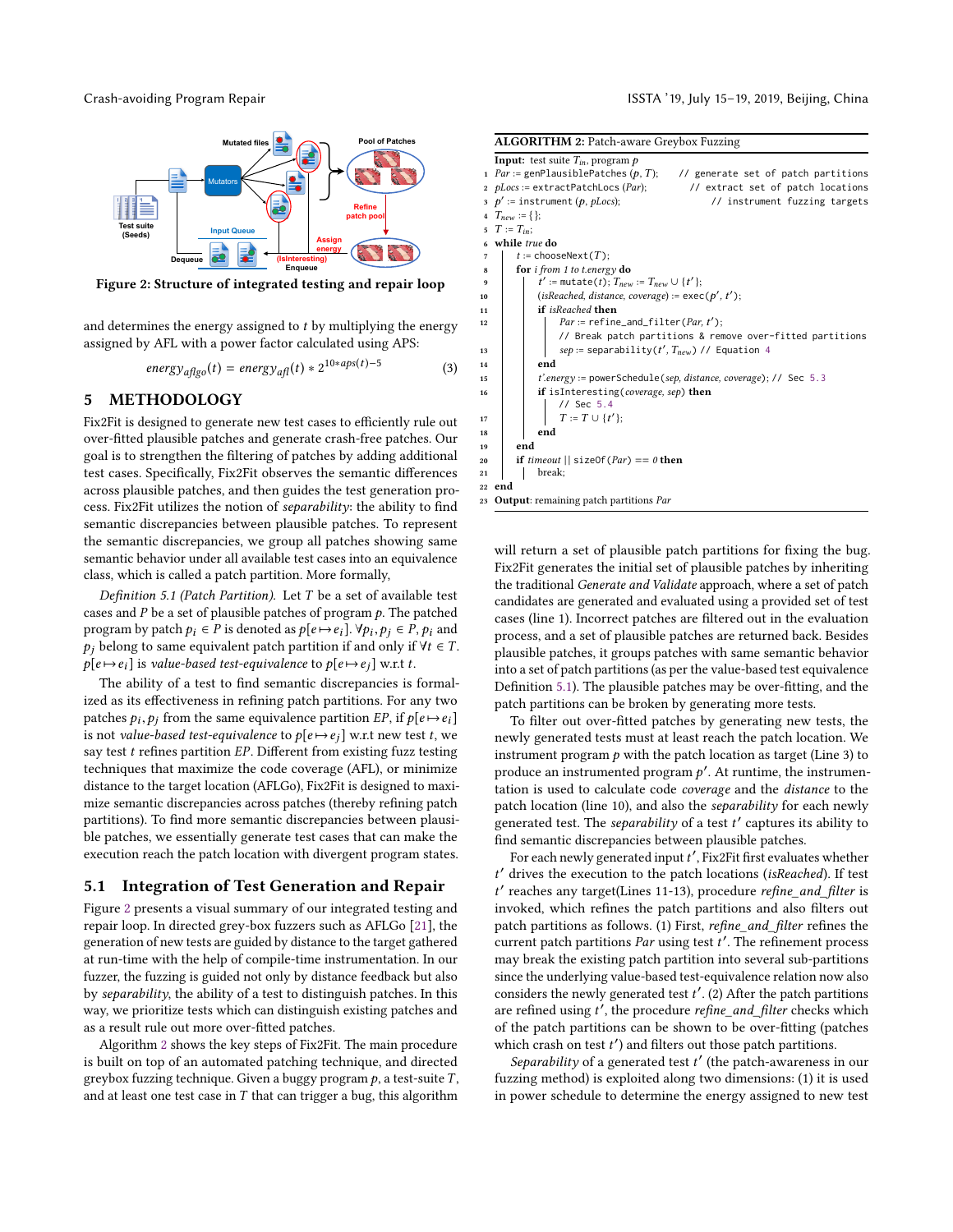<span id="page-5-3"></span>

Figure 3: (a) energy of a test with different separability at 0min, 20min, 120min (b) energy of a test  $t$  at different time when separability(t)=0, 0.5, 1.  $time_x = 60$ min

 $t'$  as shown in line 15, and (2) it is used to determine whether the generated input  $t'$  is added to the seed input set  $T$  for further investigation/mutation (Lines 16-17).

The integrated fuzzing and repair algorithm is terminated on timeout, or when all plausible patches are filtered out.

#### 5.2 Separability of Test Cases

In Algorithm [2,](#page-4-1) test generation is guided by the behavioral differences across plausible patches. The ability of a test to find semantic discrepancies between plausible patches is formalized as separability. We now explain how the separability is calculated.

When a new test  $t'$  is introduced, its effects on the current patch partitions can be captured in two ways: (1) patch filtering: rule out crashing patches (2) partition refinement: refine existing patch partition into several sub-partitions. Both of these can be used to calculate the *separability* of test  $t'$ , which in turn determines the "energy" assigned to t' in fuzzing.

We argue that the *partition refinement* is a better heuristic than patch filtering for the purpose of guiding fuzzing. In the fuzzing process, by mutating a test with high separability, we hope that the generated neighbors are also tests with high separability. If we define separability in terms of number of over-fitted/crashing patches filtered, we note that whether the patch is crashes on new test t' or not often depends on very specific values, for instance divideby-zero error can only be triggered when input is 0. Therefore, we cannot assume that by mutating a test which exposes crashes, we are also likely to get tests exposing crashes.

Compared to patch filtering, partition refinement is a smoother metric, since the patches are grouped into partitions using testequivalence relation and whether partitions can be refined only depends on the values of patch expressions. In other words, if one test t' is able to pin-point semantic differences between patch candidates (refine patch partitions), its neighbors (obtained by mutating t ′ ) also have high chance to find semantic differences between patch candidates. Once we generate one test that can refine patch partitions, it is more likely that we can distinguish the crash-free patches from crashing patches, and as a result, rule out over-fitted patches. Based on this intuition, we define the separability of test as its ability to refine test-equivalence based patch partitions.

Our notion of separability judges how much refinement is observed on the patch partitions once a new test is introduced. Given a set of patch partitions  $\{P_1, P_2, ... P_n\}$ , and a newly generated test  $t'$ , if the patches in partition  $P_i$  show different behaviors on test  $t'$ , we say  $t^{\prime}$  refines partition  $P_i$ . We use  $b(t^{\prime})$  to represent the number of patch partitions that can be refined by test  $t'$ . Fix2Fit always

maintains a set  $T_{new}$  of newly generated tests, as shown in Algo-rithm [2.](#page-4-1) We define the *separability* of test  $t'$  as  $b(t')$  divided by maximum  $b(t)$  of any pre-generated test  $t \in T_{new}$ :

<span id="page-5-0"></span>
$$
separability(t') = \frac{b(t')}{\max_{t \in T_{new}} b(t)}\tag{4}
$$

#### <span id="page-5-1"></span>5.3 Power Schedule

We now define the notion of power schedule, which is a measure of the "energy" with which the neighborhood of a test is investigated (line 14 of Algorithm [2\)](#page-4-1). Our goal is to investigate those tests more, which can differentiate between plausible patch candidates.

To differentiate plausible patches in the search space, we should first generate tests that reach patch location. Therefore, we inherit the power schedule of the directed grey-box fuzzer AFLGo [\[21\]](#page-10-19), which directs the search to given target locations. Specifically, tests with lower estimated distance to the target are preferred by assigning more energy to these tests. Apart from reaching patch locations, generating divergent program states in the patch location is necessary to differentiate plausible patches. Fix2Fit prioritizes the tests with higher separability by assigning more energy to these tests. Note that separability of a test is calculated at run-time with the help of compile-time instrumentation.

To generate divergent program states in the patch location, two kinds of tests are needed: (1) tests that make execution reach patch location following various paths (2) tests that make execution reach patch location following same path but with different values (to refine value-based test-equivalence relation). To take both kinds of tests into consideration, we utilize the cooling schedule [\[32\]](#page-10-28) notion adapted from simulated annealing. Specifically, the degree to which a test with high separability is preferred (over a test with low separability) is increased over execution time ("temperature decreases" using the simulated annealing terminology). In other words, Fix2Fit performs exploration at the very beginning to explore various paths, and gradually changes to exploitation to differentiate plausible patches. Given current temperature  $T_{exp}$  (as defined in Equation [1\)](#page-3-1) as well the *separability(t')*, our power schedule is:

$$
schedule(t') = separability(t') * (1 - T_{exp})
$$
\n<sup>(5)</sup>

Thus schedule(t')  $\in [0, 1]$ . The behavior of this power sched-<br>i. is illustrated in Figure 3. We describe the integration of this ule is illustrated in Figure [3.](#page-5-3) We describe the integration of this power schedule into a fuzzer. Suppose  $\mathit{energy}_{\mathit{affgo}}(t')$  is the energy assigned to t' by AFLGo, we define the integrated energy as:

$$
energy(t') = energy_{\text{aflgo}}(t') * 2^{scheduled(t') * \log_2Max\_Factor}
$$
 (6)

where Max\_Factor is the user-defined max factor integrated to existing energy, and  $\frac{energy(t')}{energy(t')}$  $\frac{energy(t)}{energy_{\text{affgo}}(t')} \in [1, \text{Max\_Factor}].$ 

#### <span id="page-5-2"></span>5.4 Is Interesting?

Coverage-based greybox fuzzers always maintain a seed queue to save "interesting" tests for further mutation and investigation. This appears as the procedure isInteresting in line 15 of Algorithm [2.](#page-4-1) In existing coverage based grey-box fuzzers, a test is deemed "interesting", if it is predicted to expose new control flows (and hence improve code coverage); the prediction about discovering new control flows is aided by compile-time instrumentation. In our patch-generation guided fuzzer Fix2Fit, on top of retaining tests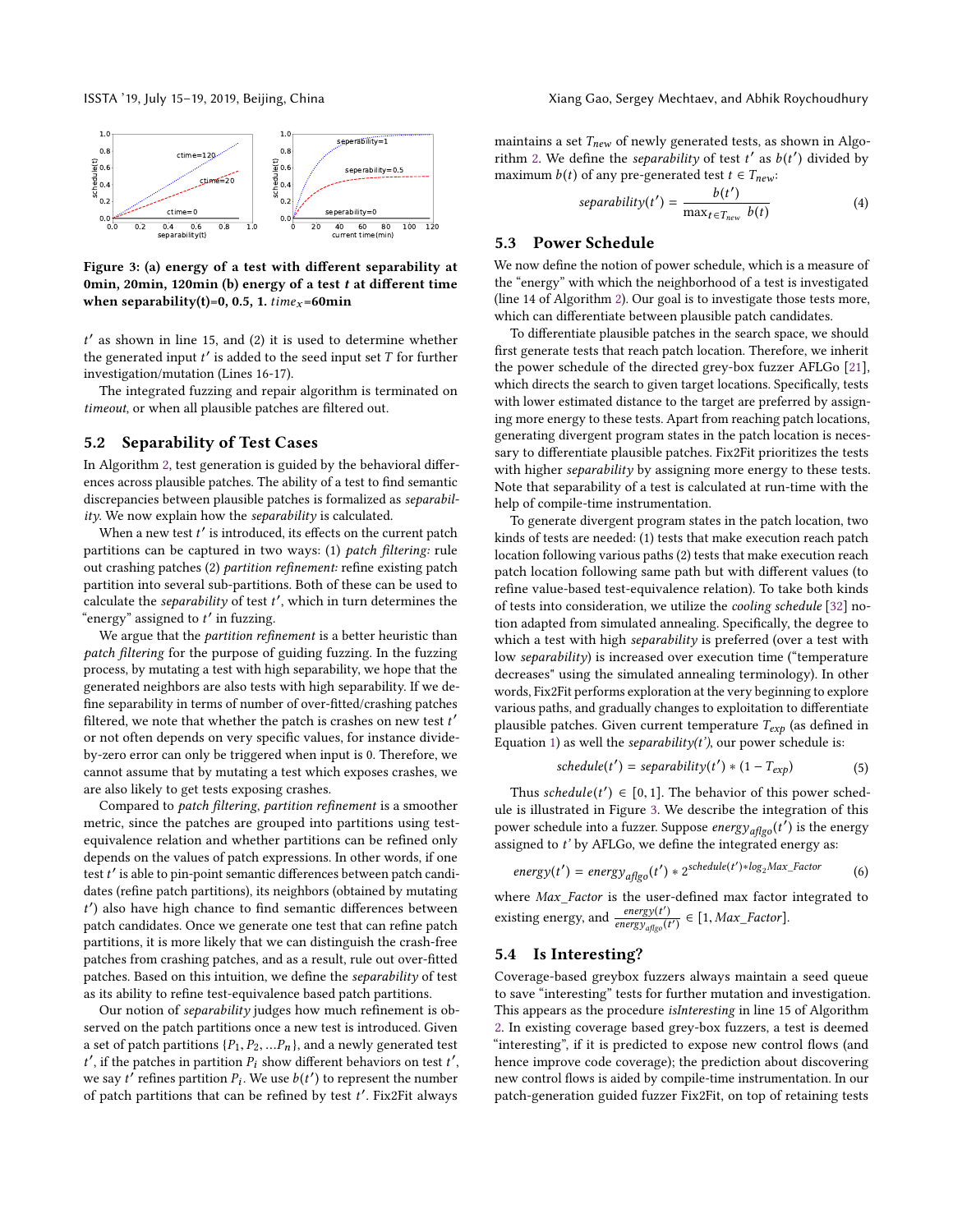<span id="page-6-2"></span>

Figure 4: Architecture of tool Fix2Fit

exposing new control flows, we also want to retain tests which makes execution follow a path but with different values thereby improving the chance to refine patch partitions. Besides tests which improve code coverage, Fix2Fit also regards the tests with nonzero separability as "interesting" and adds them to seed queue for further mutation. As a result, we retain tests which are capable of distinguishing between existing patch partitions, and the mutations of such tests are examined by the fuzzer in Algorithm [2.](#page-4-1)

#### 5.5 Sanitizer as Oracles

The absence of program crashes may not be sufficient to guarantee program correctness. To mitigate this problem, we enhance patch checking by introducing sanitizers. Sanitizers can detect various vulnerabilities at run-time with the help of compile-time instrumentation. Generally, sanitizers convert the software vulnerabilities into normal crashes, e.g. AddressSanitizer crashes the program if a buffer overflow is detected. By using sanitizers we can rule out the patches that introduce vulnerabilities. As compared to only filtering patches based on crashes, more patches can be filted out.

The sanitizers used by Fix2Fit include UndefinedBehaviorSan-itizer<sup>[4](#page-6-0)</sup> (UBSan) and AddressSanitizer<sup>[5](#page-6-1)</sup> (ASan). UBSan is used to catch various kind of undefined behaviors during program execution, e.g. using misaligned or null pointer, signed integer overflow. ASan is a tool that detects memory corruption bugs such as buffer overflows or accesses to a dangling pointer. The patch partitions are not only checked for crashes, but are also checked against all available sanitizers, so that remaining patches are guaranteed not to introduce security vulnerabilities in terms of all available tests.

#### 6 IMPLEMENTATION

The architecture of Fix2Fit is shown in Figure [4.](#page-6-2) Fix2Fit takes as inputs the buggy program and test suites extracted from OSS-Fuzz benchmark, and generates a set of crash-free patches. The initial test-suite is composed of available developer test cases and the failing tests generated OSS-fuzz. Fix2Fit consists of three main components: Candidate generator, Runtime and Guidance engine. Candidate Generator takes the buggy program and tests as inputs and generates a pool of patch candidates. The Runtime executes test on the instrumented program and collects necessary information (e.g. code coverage and separability). Accordingly, the Patch pool is refined after executing each test. Guidance engine is used to guide the fuzzing according to all the information collected at runtime.

Instrumentation: To enable Fix2Fit's grey-box guidance, we first of all instrument the buggy program to gather run-time information. To collect the distance to patch locations, we inherit

the instrumentation strategy used in AFLGo [\[21\]](#page-10-19), where the estimated distances between basic blocks are calculated and injected at compile-time. Besides, we insert a logging instruction after each basic block to collect the execution trace, which is then used for fault localization and for determining whether the patch location is reached. To enhance the checking of patch candidates, we instrument the buggy program using Clang's sanitizers, including Undefined Behavior Sanitizer (UBSan) and Address Sanitizer (ASan). After the instrumentation with sanitizers, we can treat the violation of sanitizer as normal program crash.

Candidate Generator We first generate the search space according to pre-defined transformation operators. The transformations supported in our prototype include: changing the right-hand side of an assignment, condition refinement and adding if-guard. All the operators are borrowed from Prophet [\[33\]](#page-10-29), Angelix [\[10\]](#page-10-7) or F1X [\[6\]](#page-10-5). The plausible patch candidates are grouped into patch partitions based on their runtime value. To collect the run-time values of patches, Fix2Fit synthesizes a procedure, say *proc<sub>allpatch*</sub> enumerating all plausible patches, and generates a meta-program by dynamically replacing the to-be-fixed expression with a call to this procedure. At runtime, the procedure  $proc_{allpatch}$  is invoked when the patch location is reached. By controlling the enumeration strategy, this procedure  $proc_{allbatch}$  can generate run-time values for all the patches with one run and can select the run-time value of one particular patch to return. This mechanism enables us to generate and refine patch partitions with one run for each test. Patch partitions are maintained in the patch pool, as in the F1X repair tool [\[6\]](#page-10-5); different from F1X, patch partitions are used to guide test generation with the objective of ruling out patches.

**Runtime and Guidance engine** The main procedure of fuzzing is built on top of the directed greybox fuzzer AFLGo [\[21\]](#page-10-19). Besides the heuristic used in AFLGo, the Guidance engine also takes separability (Equation [4\)](#page-5-0) into account.

#### 7 EVALUATION

We perform the evaluation on the effectiveness of Fix2Fit in generating test inputs, filtering out over-fitted patches and refining patch partitions. Our research questions are as follows.

- RQ1 What is the overall effectiveness of Fix2Fit in ruling out over-fitted patches?
- RQ2 Is Fix2Fit effective for generating crash-free patches?
- RQ3 How far can Fix2Fit reduce the pool of patch candidates, if the oracles of only a few (say 5-10) tests are available?

#### 7.1 Benchmark Selection

To evaluate our technique, we do not use existing benchmarks since (1) some existing benchmarks are over-engineered where the given tests are already complete enough to generate correct patches (2) we focus on generating crash-free patches for software crash or vulnerabilities, while most of the defects in existing subjects are logic errors e.g. ManyBugs [\[34\]](#page-10-30) and Defects4j [\[35\]](#page-10-31). Instead, we select a set of real-world subjects from the OSS-Fuzz (Continuous Fuzzing for Open Source Software) dataset <sup>[6](#page-6-3)</sup>. OSS-fuzz, which has

<span id="page-6-1"></span><span id="page-6-0"></span><sup>4</sup>UBSan website: <https://clang.llvm.org/docs/UndefinedBehaviorSanitizer.html> <sup>5</sup>ASan website: <https://clang.llvm.org/docs/AddressSanitizer.html>

<span id="page-6-3"></span><sup>6</sup>https://bugs.chromium.org/p/oss-fuzz/issues/list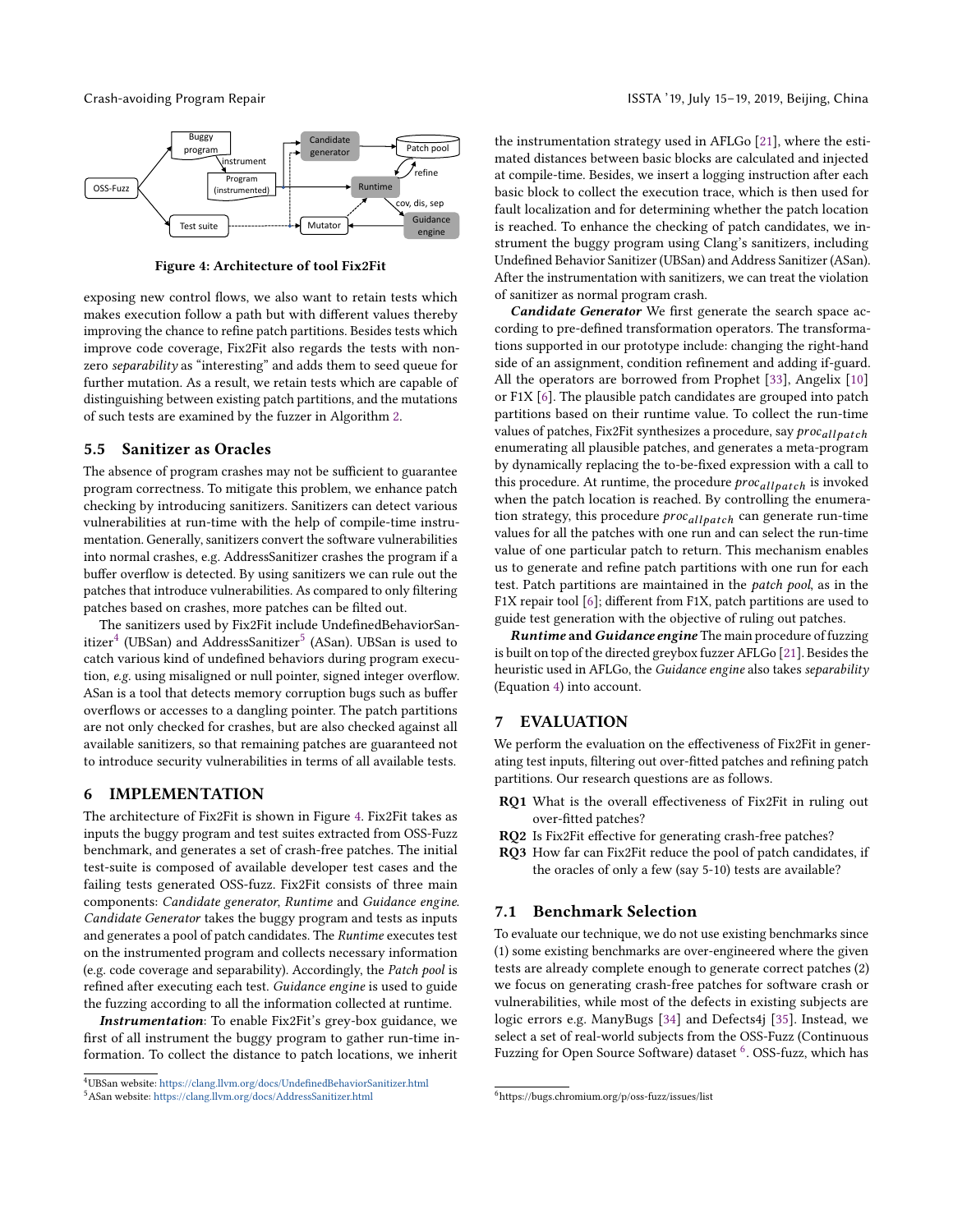<span id="page-7-1"></span>

| Jeteci<br>vne | ∵overtiow<br>reger. | $\sim$<br>$\sim$<br>- Buffer overflow | Jnknown<br>address | -Invalid<br>array access | - Arithmetic error | <b>Others</b> |
|---------------|---------------------|---------------------------------------|--------------------|--------------------------|--------------------|---------------|
|               | o٢                  | n,                                    |                    |                          |                    |               |

|  |  | Table 2: Defect categories |
|--|--|----------------------------|
|--|--|----------------------------|

<span id="page-7-0"></span>

| Subject    | #Defect #Test |    | Description                       |
|------------|---------------|----|-----------------------------------|
| Proj.4     | 10            | 3  | cartographic projection and geo-  |
|            |               |    | detic transformation library      |
| FFmpeg     | 26            | 11 | audio & video processing library  |
| Libarchive | 12            | 4  | multi-format archive library      |
|            | 12            | 13 | open-source library to encode and |
| Openjpeg   |               |    | decode JPEG 2000 images           |
| Libssh     | 8             | 23 | C library for the SSHv2 protocol  |
| Libchewing | 13            | 11 | phonetic input method library     |
| Total      | 81            |    |                                   |

#### Table 3: Subject programs

recently been announced by Google, is a continuous testing platform for security-critical libraries and other open-source projects. We select projects which contain a large number of bugs and try to reproduce the defects by installing the corresponding versions in our environment. The defects that cannot be reproduced in our environment are not considered. Furthermore, for our current experiments, we focus on subjects which are written in C, since our repair infra-structure works on C programs.

Eventually, we select six well-known open source projects: Proj.4, FFmpeg, Libarchive, Openjpeg, Libssh and Libchewing. Brief descriptions of those projects are given in Table [3.](#page-7-0) Column #Test denotes the number of tests from developers accompanying each software project in the OSS-Fuzz repository. For each project, we select a set of reproducible defects based on the above criteria. Column #Defect shows the number of selected defects for each project. Totally, 81 unique defects are selected as our subjects. Besides, the bug type of the selected defects is various. Table [2](#page-7-1) shows the number of defect for each bug type. Specifically, 49 defects are caused by integer overflow or buffer overflow, 7 of them are caused by invalid access, and 25 by arithmetic error or other bugs (e.g. memory leak).

#### 7.2 Experimental Setup

To answer  $RQ1$ , we compare Fix2Fit with  $\rm AFL^7$  $\rm AFL^7$  and  $\rm AFLGo^8$  $\rm AFLGo^8$  based approaches in generating tests to rule out overfitted patches. AFL (AFLGo) based approach constructs candidate patch space using same operators as Fix2Fit, but rules out patches using tests generated by AFL(AFLGo). We choose AFL as our baseline, since it is a fuzz testing which is widely used in industry and academia. AFLGo, a directed greybox fuzzer, can be used for patch testing.

Deciding whether a patch is over-fitted using whether the patched program fails on tests is imprecise [\[13\]](#page-10-10). Opad [\[15\]](#page-10-13) proposes a new over-fitting measure( $O$ -measure), which is built based on the assumption that a correctly patched program should not behave worse than the buggy program. Given a test suite T,

B: the set of test cases that make the buggy version pass( $\overline{B} \subset T$ ) P: the set of test cases that make the patched version fail(P⊂T)

*O-measure* is defined as the size of  $\overline{B} \cap P$ . *Opad* determine a patch is over-fitted if it has a non-zero O-measure. In our experiment, we utilize a similar metric, but we change the definition of  $\overline{B}$ . We define  $\overline{B}$  as the set of test cases that (i) either make the buggy version pass, or (ii) make buggy version crash due to "same" defect as the one we try to fix (by comparing stack trace). The intuition is as follows: if the patched program still crashes due to same defect, we regard the corresponding patch as over-fitted patch.

To address RQ2, we compare the number of crash-free patches generated by Fix2Fit, AFL and AFLGo-based approach. In our experiment, cross-validation is used to evaluate the crash-free property, where the remaining patches after the filtering of one approach is validated by the tests generated by other techniques. Specifically, suppose  $(T, P)$  is a pair of test set and plausible patch set, where the patched program using any patch  $p \in P$  does not crash under any test  $t \in T$ . Let  $(T_1, P_1)$ ,  $(T_2, P_3)$  and  $(T_3, P_3)$  be the test-patch pairs generated by Fix2Fit, AFL and AFLGo, respectively. We regard  $p \in P_i$  as crash-free patch, if and only if the patched program by p does not crash under any test  $t \in T_1 \cup T_2 \cup T_3$ . Then, we evaluate the percentage of crash-free patches of different techniques.

We answer RQ3 by evaluating how many plausible patches can be further ruled out if the newly generated tests are empowered with a few oracles. For any test case which is able to break one partition into several sub-partitions, it finds semantic discrepancies between patches. However, the sub-partitions cannot be ruled out if the patched programs do not crash, even though they show different behaviors. We can thus study the reduction in the pool of candidate patches if detailed oracles (such as expected output) for a few (say 5) tests are available. Assuming better oracle of test is given and each subpartition has equal probability to be filtered out, we evaluate the number of patches that can be ruled out (Fig. [7\)](#page-9-0).

All the experiments are conducted in the *crash exploration mode*<sup>[9](#page-7-4)</sup> of fuzzer. We start the fuzzing process with the failing test case as seed corpus, and terminate it on timeout. As in state-of-the-art fuzzing experimentation, we set timeout as 24 hours; at the same time we report the effectiveness of our patch pool reduction for smaller values of timeout such as 8 hours. Meanwhile, we set time (*time<sub>x</sub>* in Equation [1\)](#page-3-1) to enter "exploitation" as four hours. The experiments are conducted on a device with an Intel Xeon CPU E5-2660 2.00GHz process (56 cores) 64G memory and 16.04 Ubuntu.

#### 7.3 Results

#### RQ1: Effectiveness in ruling out plausible patches

Figure [5](#page-8-0) shows the percentage of plausible patch that is ruled out by AFL, AFLGo and Fix2Fit within 8 and 24 hours, where the percentage of filtered patch within the first 8 hours is marked using diagonal stripes. Note that the AFL-based approach is almost same as Opad [\[15\]](#page-10-13), except that we utilize a more precise over-fitting measure. For each project, we give the average number of all defects. Compared with AFL and AFLGo, our technique is able to rule out

<span id="page-7-2"></span><sup>7</sup>http://lcamtuf.coredump.cx/afl/

<span id="page-7-3"></span><sup>8</sup>https://github.com/aflgo/aflgo

<span id="page-7-4"></span><sup>9</sup>https://lcamtuf.blogspot.com/2014/11/afl-fuzz-crash-exploration-mode.html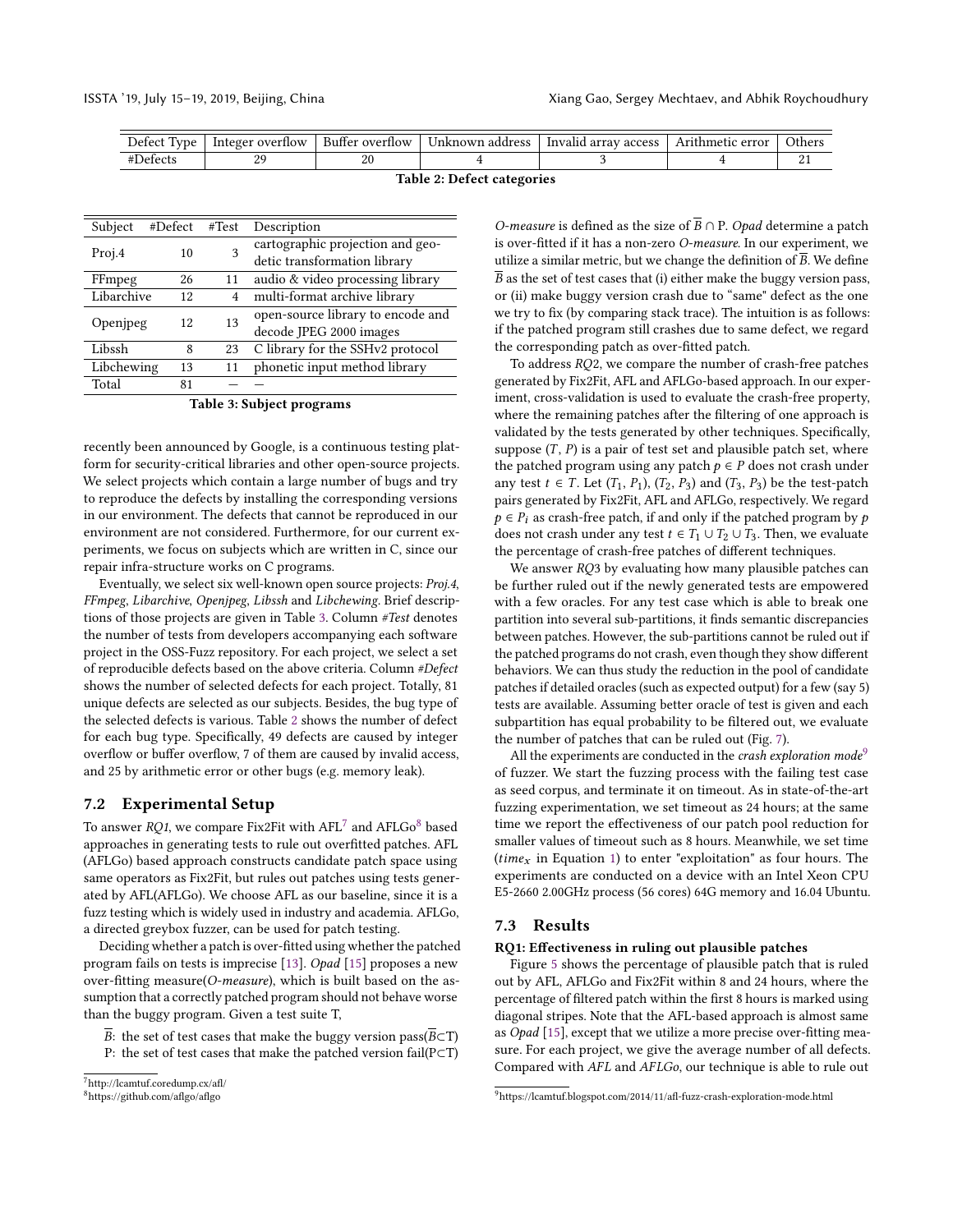<span id="page-8-0"></span>

Figure 5: Percentage of plausible patches that are ruled out

more plausible patches for all those six subjects within both 8 and 24 hours. For instance, Fix2Fit is able to filter out 61% plausible patches for FFmpeg, while only 52% of them can be ruled out by AFL and 53% by AFLGo within 24 hours. Since fuzzing algorithms involve random decision, we run each experiment ten times independently and report the Vargha-Delaney statistic measure  $(\hat{A}_{12})$  [\[36\]](#page-10-32) in Table [4.](#page-8-1) Vargha-Delaney statistic is a recommended standard measure for the evaluation of randomized algorithms [\[37\]](#page-10-33), which measures the probability that running Fix2Fit rules out more patches than running AFL. Fix2Fit performs better than AFL when  $\hat{A}_{12}$  is greater than 0.5. The evaluation results show that Fix2Fit outperforms AFL on all six subjects.

<span id="page-8-1"></span>Table 4: The averaged  $\hat{A}$  of each project with ten runs.

|                |      |  |                     | Projects Proj.4 Libarchive FFmpeg Openjpeg Libssh Libchewing |
|----------------|------|--|---------------------|--------------------------------------------------------------|
| $\hat{A}_{12}$ | 0.70 |  | 0.79 0.74 0.68 0.61 | 0.54                                                         |

To investigate the reason why Fix2Fit is able to rule out more patches, we give the number of tests generated by each technique that can filter out plausible patches in Table [5.](#page-8-2) On average, Fix2Fit generates 23% more tests that can rule out patches than AFL, and 18% more than AFLGo.

<span id="page-8-2"></span>Table 5: The number of generated test cases that can rule out plausible patches

| Projects   | AFL(Opad) | AFLGo | Fix2Fit |
|------------|-----------|-------|---------|
| Proj.4     | 4.8       | 5.9   | 12.5    |
| Libarchive | 11.2      | 12.8  | 16.0    |
| FFmpeg     | 9.8       | 10.2  | 13.8    |
| Openjpeg   | 35.3      | 35.8  | 50.3    |
| Libssh     | 5.1       | 7.9   | 8.6     |
| Libchewing | 10.7      | 11.5  | 11.5    |

To filter out over-fitted patches, fuzzing in Fix2Fit is guided to generate tests that can uncover semantic discrepancies between plausible patches. Therefore, we also evaluate the patch partition refinement effectiveness of AFL, AFLGo and Fix2Fit. Figure [6](#page-8-3) shows the number of generated tests that can refine partitions and number of patch partitions after refinement. Origin is the number of testequivalence patch partitions with respect to the provided test suite. The histogram represents the number of partitions after refinement, which corresponds to the primary axis (left), while the line chart

## Crash-avoiding Program Repair **Interpretent Controller and Crash-avoiding** Program Repair and Crash and Crash and

<span id="page-8-3"></span>

Figure 6: Number of patch partitions and the number of generated tests that can break patch partitions

shows the number of *partition-refining tests*, which corresponds to the secondary axis (right). Fix2Fit performs better than AFL and AFLGo in both generating partition-refining tests and refined partitions. On average, Fix2Fit breaks 34% and 30% more partitions than AFL and AFLGo, respectively.

Although we argue that partition refinement is a better heuristic than patch filtering for the purpose of guiding fuzzing, we also evaluate heuristics based on patch filtering. For patch filtering based heuristic, we change the definition of separability in Equation [4](#page-5-0) to

$$
separability(t') = \frac{r(t')}{\max_{t \in T_{new}} r(t)}\tag{7}
$$

where  $r(t')$  represents the number of crashing (hence over-fitted) patches that are ruled out by test t'. Table [6](#page-8-4) shows the percentage of patches that are ruled out using the heuristic based on patch filtering (PF) and partition refinement (PR). The results show that PR outperforms PF on five subjects and performs equally on one subject.

Fix2Fit is able to rule out 18% and 12% more over-fitted patches than AFL and AFLGo based approaches.

<span id="page-8-4"></span>Table 6: % of plausible patches ruled out using partition refinement (PR) and patch filtering (PF) based heuristic

|    |     |     |     |     |     | Projects Proj.4 Libarchive FFmpeg Openjpeg Libssh Libchewing |
|----|-----|-----|-----|-----|-----|--------------------------------------------------------------|
| PF | 68% | 27% | 56% | 55% | 51% | 92%                                                          |
| PR | 71% | 28% | 61% | 56% | 51% | 95%                                                          |

#### RQ2: Crash-free patches

To fix a bug, new bugs or security vulnerabilities should not be introduced. If one generated test makes the patched program crash, a patch will be directly ruled out. However, since fuzzing does not exhaustively generate all possible tests, the remaining patches may still cause program crash or introduce new software crashes and vulnerabilities. In this experiment, we evaluate the crash-freedom of patches generated via cross-validation. Based on cross-validation, a crash-free patch should not make program crash under any test cases generated by any techniques. Table [7](#page-9-1) shows the percentage of crash-free patches generated by AFL, AFLGo, Fix2Fit. Compared with AFL and AFLGo, our technique significantly improves the percentage of crash-free patches. On average, Fix2Fit generates 96.3% crash-free patches, while 85.4% and 87% patches generated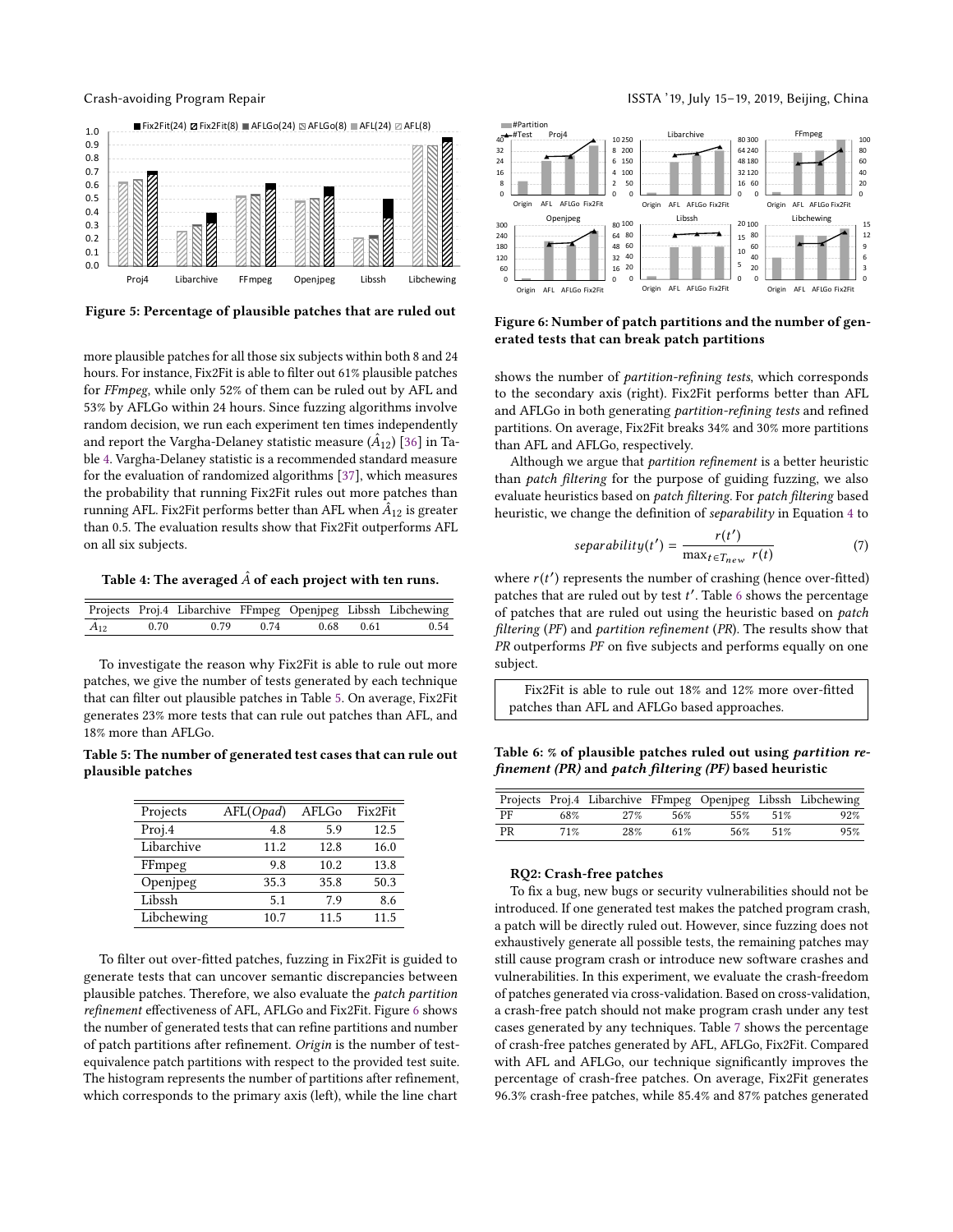by AFL and AFLGo are crash-free. Especially for Proj.4, more than 99.5% patches generated by our technique is crash-free, compared with 92% of AFL and 90% of AFLGo.

<span id="page-9-1"></span>Table 7: The percentage of crash-free patches generated by AFL, AFLGo, Fix2Fit

| Subject    | AFL(Opad) | AFLG0 | Fix2Fit |
|------------|-----------|-------|---------|
| Proj.4     | 92%       | 90%   | 99%     |
| Libarchive | 88%       | 96%   | 97%     |
| FFmpeg     | 84%       | 86%   | 95%     |
| Openjpeg   | 82%       | 85%   | 91%     |
| Libssh     | 83%       | 83%   | 99%     |
| Libchewing | 94%       | 94%   | 99%     |

Although most of patches generated by Fix2Fit are crash-free, there are some patches (3.7%) which cause program to crash under the tests generated by AFL or AFLGo. Fix2Fit may miss some corner cases since it enters the "exploitation" mode after sufficient "exploration", while AFL and AFLGo keep broadly searching.

Fix2Fit could significantly improve the percentage of crashfree patches, and more that 96% patches are crash-free.

#### RQ3: Improvement with better oracles

The ability of test cases to filter out over-fitted patches is limited by the non-availability of oracles (or expected output) of the generated tests. We also evaluate whether the automatically generated test case can further reduce plausible patches if empowered with better oracles (for at least a few of the generated tests).

Figure [7](#page-9-0) shows how the number of patch candidates reduces as the number of tests empowered with oracles. For a test which can break a patch partition into several sub-partitions, we assume only one of sub-partitions is correct if the correct behavior of this test is given. This is because the patch partitions rely on a value-based test equivalence; it is highly possible that only one of the subpartitions produces an output value same as the expected output. We select the top-10 tests with highest separability (heuristic based on partition refinement), and collect the number of patches if one, two...ten oracles are given. Generally, the plausible patches for most of the defects can be reduced to a reasonable number. For defects in Openjpeg, the number of plausible patches can be reduced to around 20. In other words, if the oracles of a few tests are available, the pool of candidate patches can be reduced sufficiently so that the remaining patches can be examined manually by the developers.

<span id="page-9-2"></span>

|                |  |           |           | Projects Proj.4 Libarchive FFmpeg Openjpeg Libssh Libchewing |
|----------------|--|-----------|-----------|--------------------------------------------------------------|
| #Partition 4.8 |  | 74.4 98.9 | 47.3 28.3 |                                                              |

For the defects which are left with large number of plausible patches, we are faced with the task of examining these remaining plausible patches. Fortunately, developers do not need to examine the remaining patches one by one. They can examine the patches in the same patch partition together, since they show same behaviors over all the available tests. Table [8](#page-9-2) shows the average number of remaining patch partitions after the partition refinement by Fix2Fit.

<span id="page-9-0"></span>

Figure 7: Number of plausible patches that can be reduced if the tests are empowered with more oracles

The number of remaining partitions, and hence the number of patches to examine, varies between 1-100 in each project. We feel that there might be opportunities for visualization techniques to choose from these remaining 1−100 patch partitions, using criteria such as syntactic or semantic "distance" from the buggy program.

The plausible patches can be reduced to a reasonable number if few tests (<10) are empowered with better oracles.

#### 7.4 Threats to Validity

Our current experiments have been conducted for one-line fixes. While extension of the approach to multi-line fixes is entirely feasible, it can blow up the search space. While we have compared with Opad [\[15\]](#page-10-13), we could not directly compare with [\[18,](#page-10-16) [19\]](#page-10-17) which improve patch quality by test generation; the tools for those approaches are geared to repair Java programs while our repair infrastructure operates on C programs. Finally, our reported results are obtained from the OSS-Fuzz subjects in Table [3,](#page-7-0) and more experiments could be conducted on larger set of subject programs.

#### 8 CONCLUSION

Automated program repair, specifically test-suite driven program repair, has gained traction in recent years. This includes a recent use of test-driven automated repair at scale in Facebook [\[38\]](#page-10-34), reporting positive developer feedback. However, the automatically generated patches can over-fit the test suite  $T$  driving the repair, and their behavior on tests outside  $T$  is unknown. In this paper, we have taken a step towards tackling this problem by filtering crash introducing patch candidates via fuzz testing. Our solution integrates fuzzing and automated repair tightly by modifying a fuzzer to prioritize tests which can rule out large segments of the patch space, represented conveniently as patch partitions. Results from the continuous fuzzing service OSS-Fuzz from Google show significant promise. By systematically prioritising crash-avoiding patches in the patch search space, we take a step to tackle the over-fitting problem in program repair.

#### ACKNOWLEDGMENTS

This work was supported in part by Office of Naval Research grant ONRG-NICOP-N62909-18-1-2052. This work was partially supported by the National Satellite of Excellence in Trustworthy Software Systems, funded by NRF Singapore under National Cybersecurity R& D (NCR) programme.